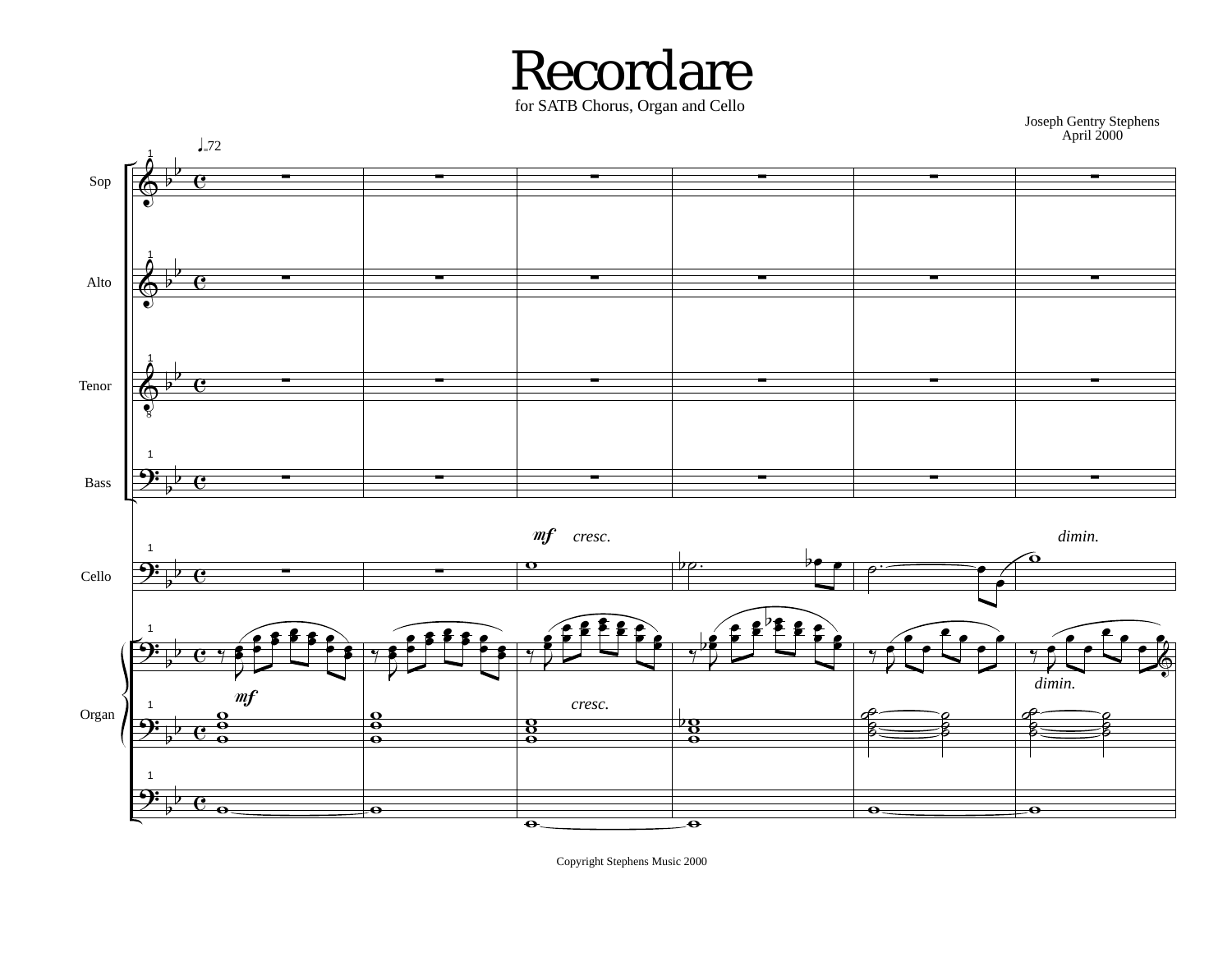

Copyright Stephens Music 2000 -2-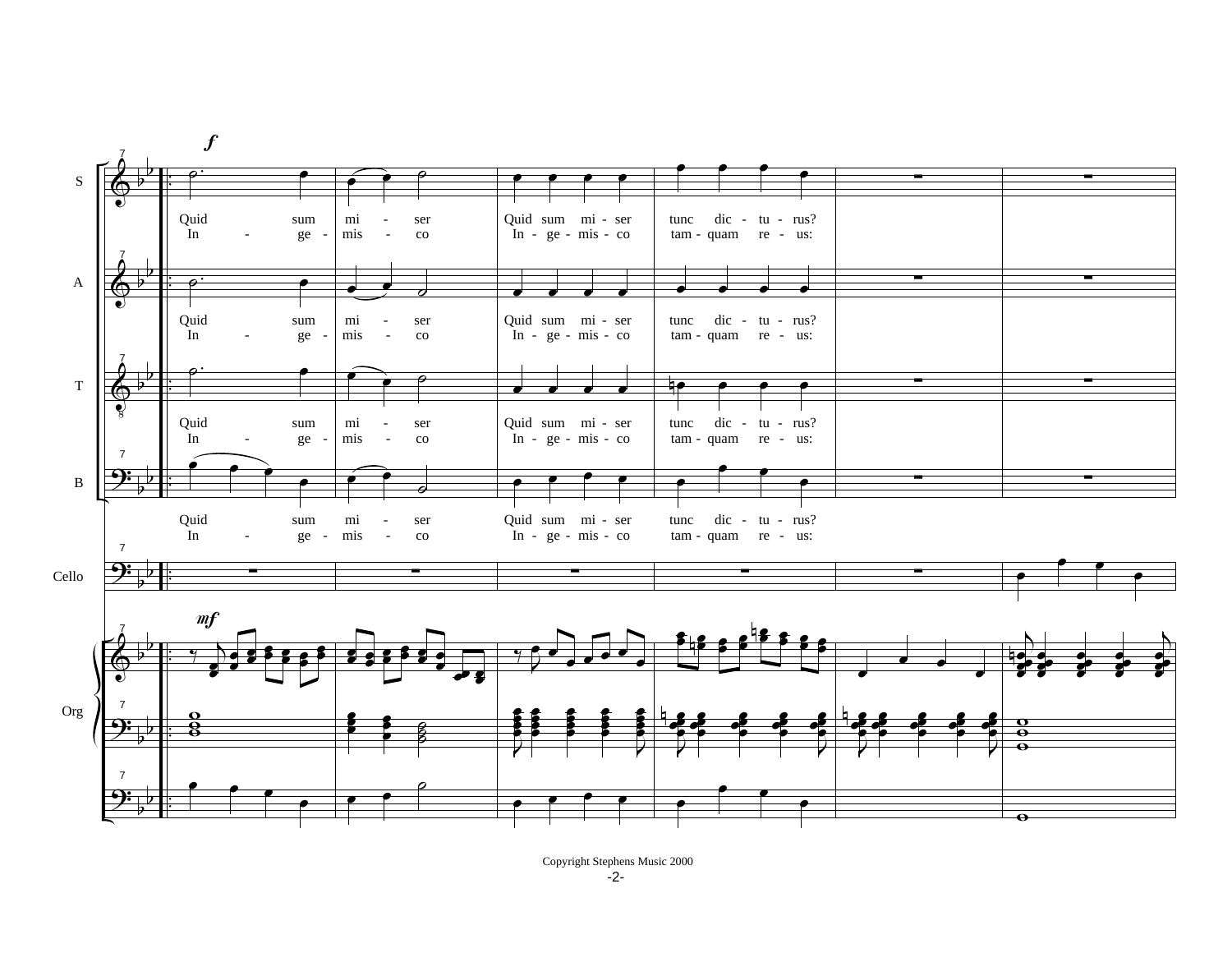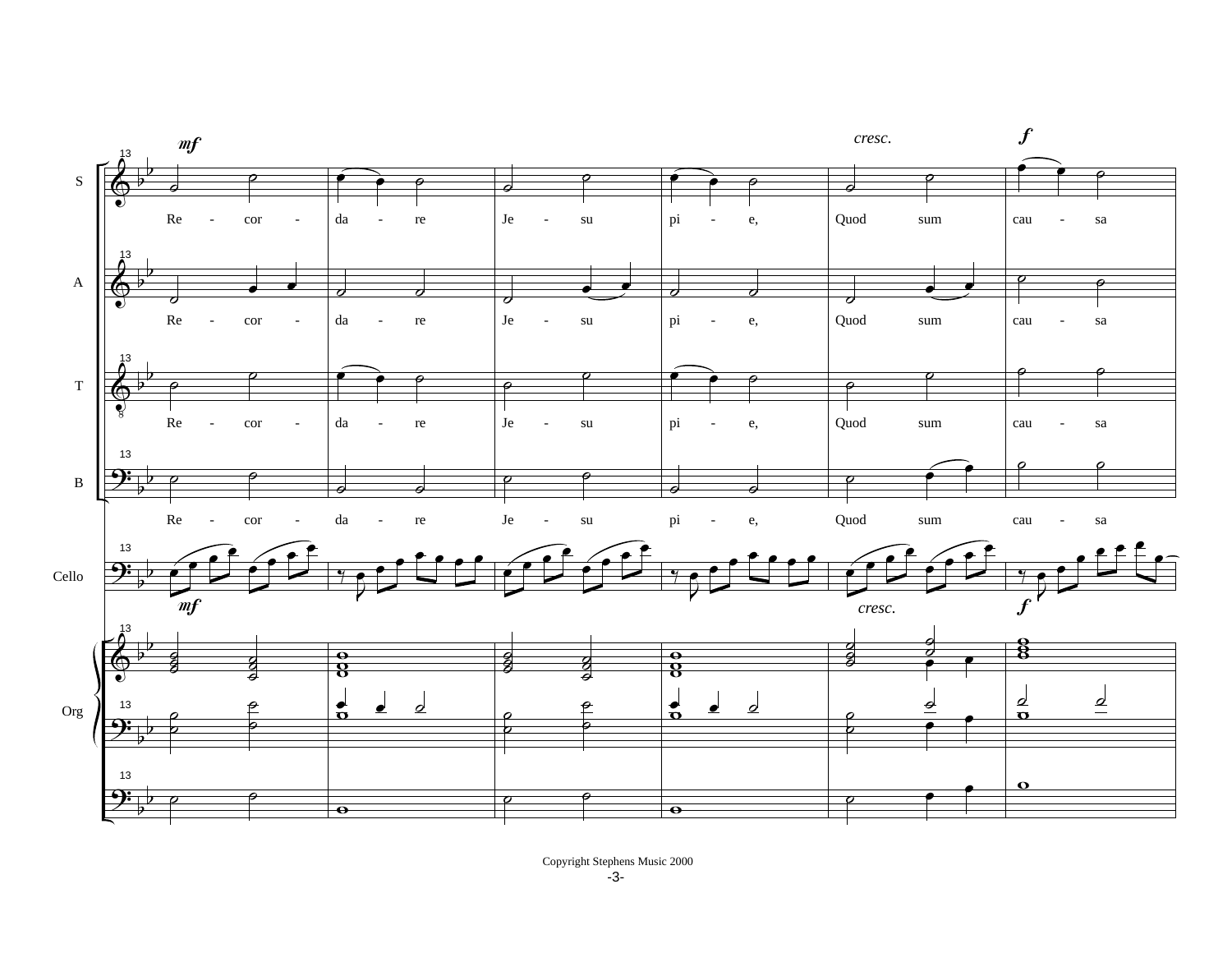

-4- Copyright Stephens Music 2000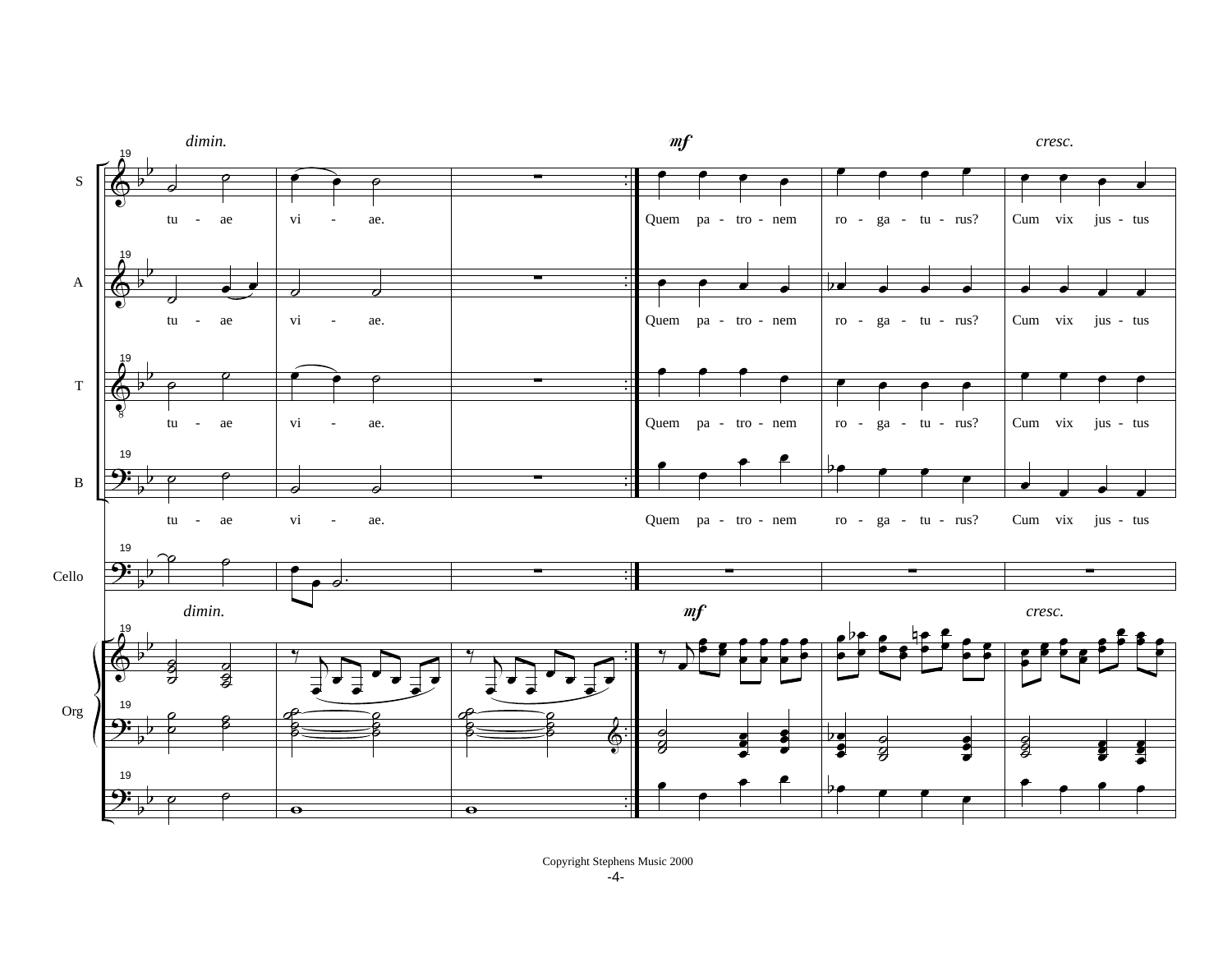

-5- Copyright Stephens Music 2000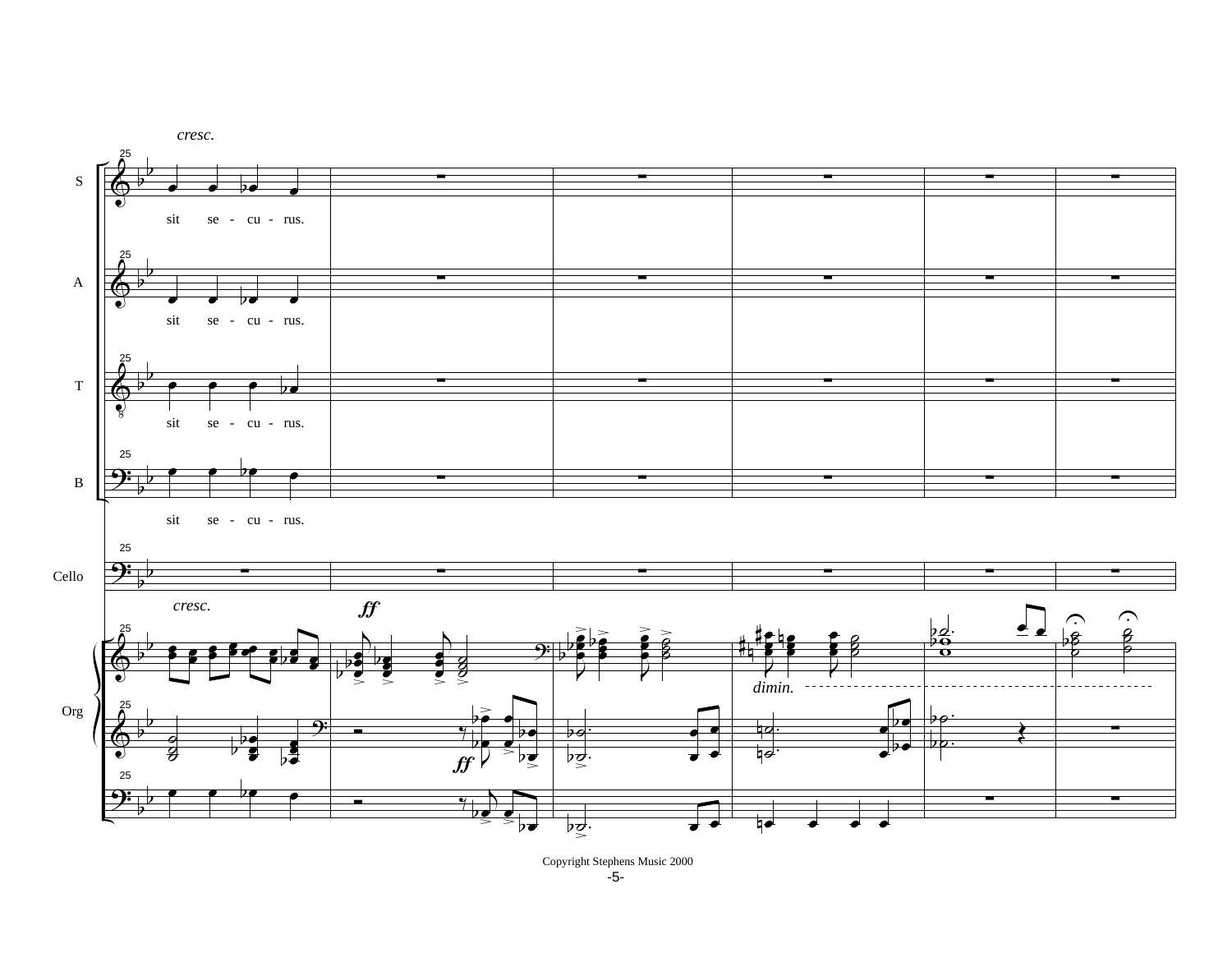

-6- Copyright Stephens Music 2000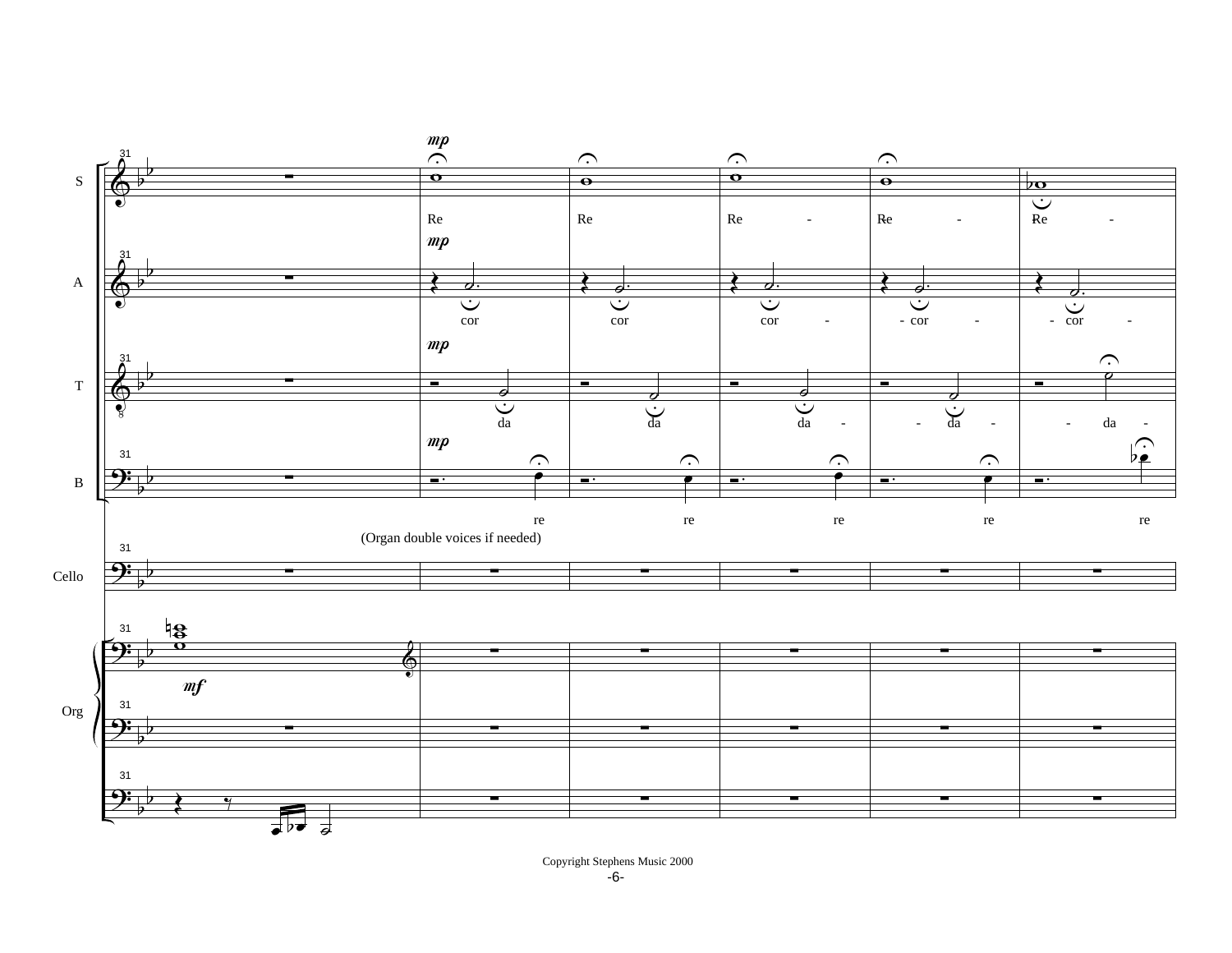

-7- Copyright Stephens Music 2000